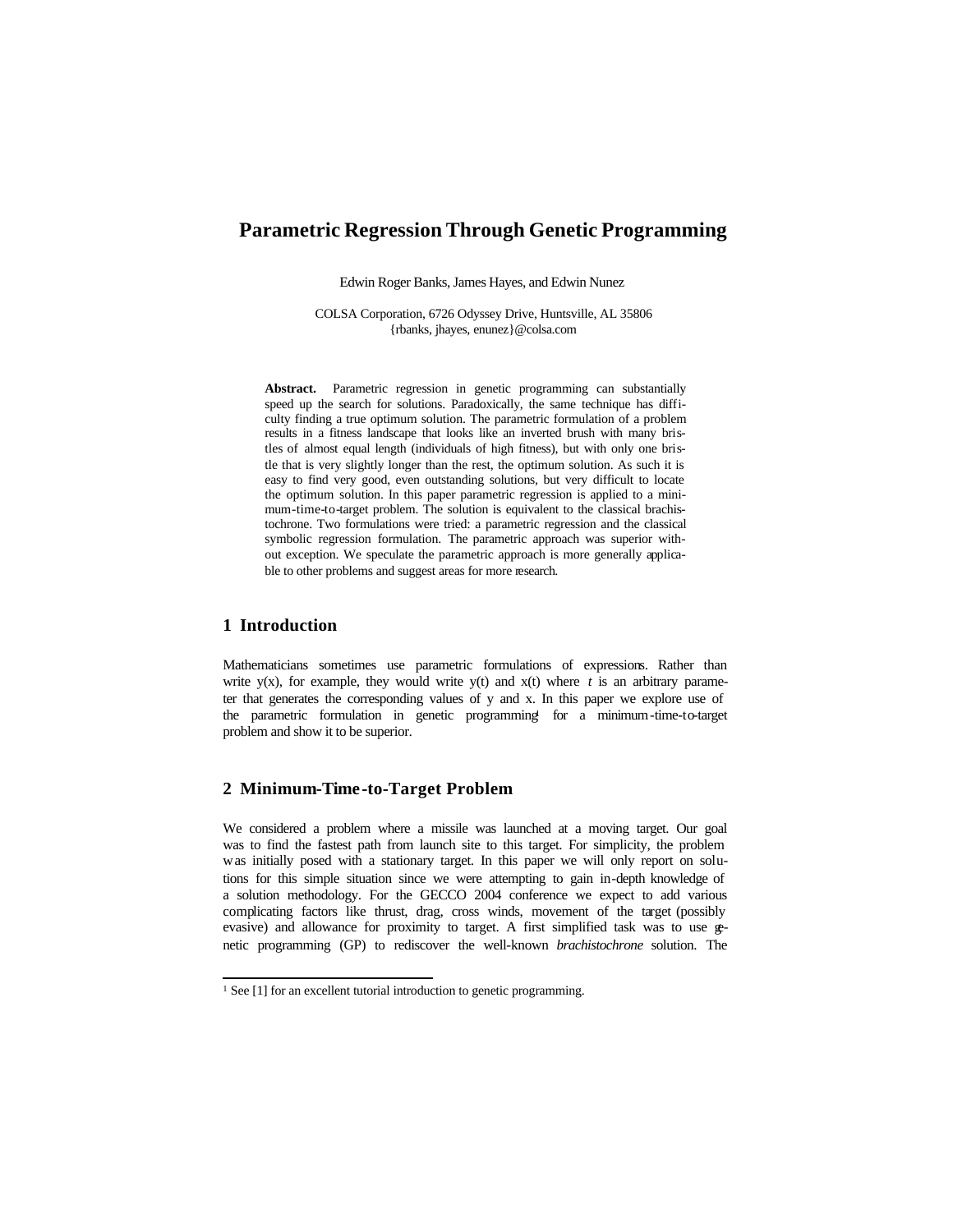missile interception problem (Figure 1a) is analogous to the brachistochrone problem if an axis inversion is performed (Figure 1b). The brachistochrone is simply the path of least time that a bead on a frictionless wire would take to fall under the influence of gravity to reach a fixed point. It is minimum when the wire is shaped like a cycloid with the y -axis downward.



Fig. 1. (a) Missile launch to a target (b) Analogy to bead on wire (brachistochrone).

## **3 The Brachistochrone Problem**

The solution to the brachistochrone curve is well known [2,3]. Isaac Newton originally solved it in about a day. It is expressed parametrically as:

$$
X = a \left(\theta - \sin(\theta)\right) \tag{1}
$$

$$
Y = a (1 - \cos(\theta))
$$
 (2)

In these equations X and Y are the coordinates representing bead position (Figure 1b), and  $\theta$  is a parameter. The parametric form is used because there does not exist a closed-form solution in terms<sup>2</sup> of  $Y = Y(X)$ .

#### **3.1 The GP Formulation of the Brachistochrone**

For our chromosome we chose two genes<sup>3</sup>, representing the expressions for X and Y, respectively. The set of operators used were  $+$ ,  $-$ ,  $*$ ,  $/$ ,  $\wedge$ ,  $S$ , and C, where  $\wedge$  represents exponentiation to a possibly non-integer power, S is the sine, and C the cosine function. For terminal symbols, we pre-defined immutable constants 0, 1, and p (for pi) and also allowed an arbitrary mutable constant, k. Multiple occurrences of k in a chromosome can take on different values and are mutated independently. However, during recombination (crossover), k preserves its value in the offspring.

<sup>&</sup>lt;sup>2</sup> It is interesting to note that there does indeed exist the inverse solution,  $X = X(Y)$  in terms of square root and trigonometric functions. The X(Y) form is, however, multi-valued.

<sup>&</sup>lt;sup>3</sup> Terminology: a chromosome is made up of several genes, each of which in turn is made up of operator and terminal symbols. The entire chromosome is packed as a linear string.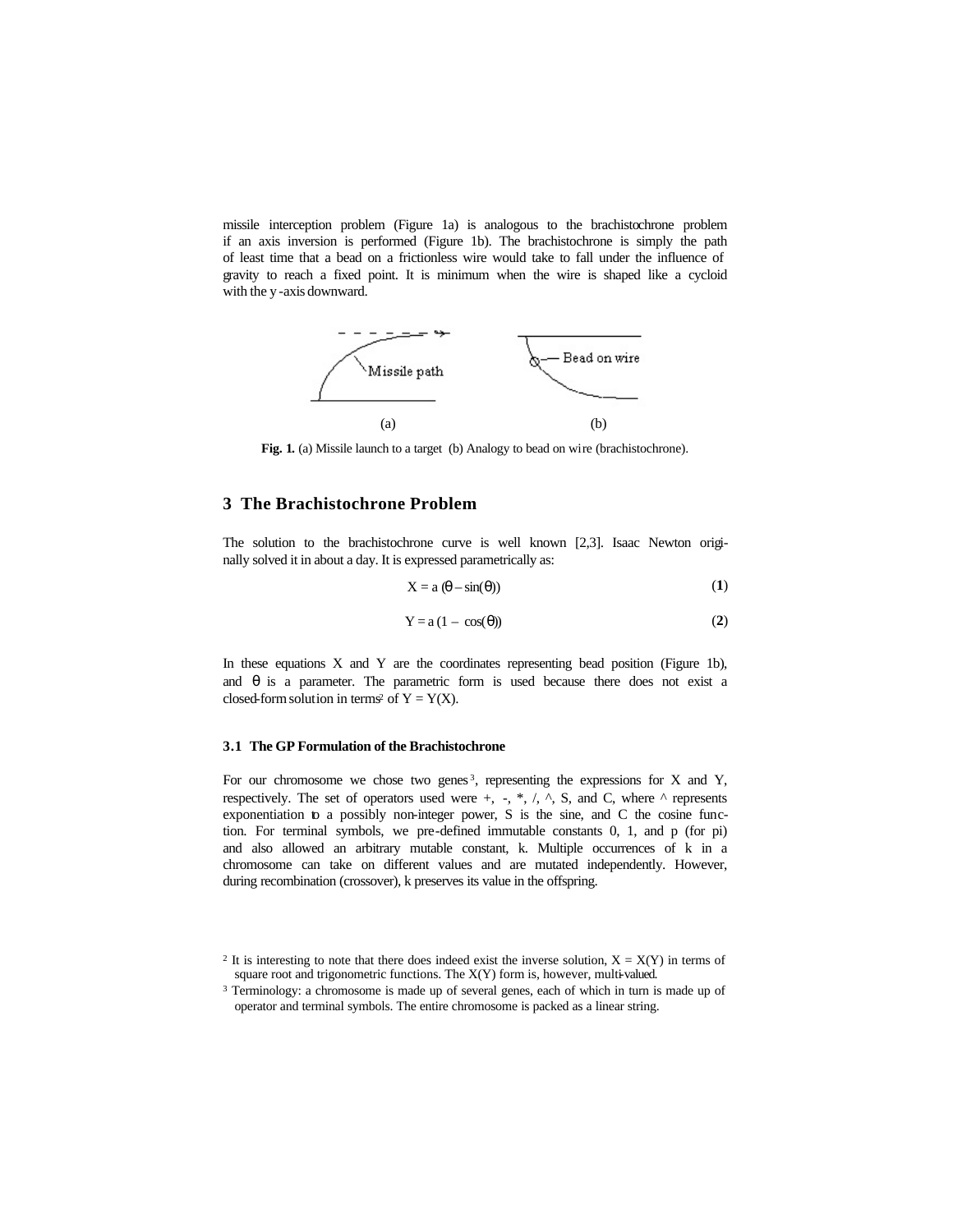We also chose to use a Karva-like notation [4, 5, 6] as the chromosome representation type<sup>4</sup> . (In brief, if you draw the tree for a symbolic expression, then scan it in left-toright, top -to-bottom order, the symbols form a Karva expression. Unlike Karva, our notation allows operators throughout the entire gene.) We also made a few runs with RPN as a comparison. We chose a gene length of 21 symbols.

#### **3.2 Fitness Evaluation and the Solution Landscape**

The most interesting findings related to this problem were associated with difficulties encountered during fitness evaluation. The most important is described in 3.3 below.

To assess fitness, we performed a numerical integration by successively evaluating the genes for X and Y at increasing values of  $\theta$ . Over each interval of X<sub>i</sub>, Y<sub>i</sub>, to X<sub>i+1</sub>,  $Y_{i+1}$ , we simply computed the time increment and added it to the total time. This is the time that has to be minimized. In the limit, as the step size for  $\Delta\theta$  approaches zero, the true brachistochrone time is approached.

#### **3.3 Brush-like Solution Space**

Despite much tuning of our GP parameters (such as mutation and recombination rates), we did not discover the exact parametric solution. But we discovered many "solutions" that were very good and came quite close to the minimum time dictated by the brachistochrone. When plotted, the best discovered solutions lie on top of the true brachistochrone curve except for a few pixels. Figure 2 below shows some intermediate solutions to the intercept problem for different endpoints (not to scale).



**Fig. 2.** Comparisons of parametric and non-parametric solutions

We may have determined why the genetic programming software was unable to discover the true brachistochrone. This problem needs additional research to determine if

<sup>4</sup> Our research has shown that Karva appears to evolve to a solution a bit faster than our other representation types (e.g., RPN or Reverse Polish Notation) although it runs at a *slower* generation rate. A desired fitness is reached sooner in time with Karva, while RPN runs more generations per second.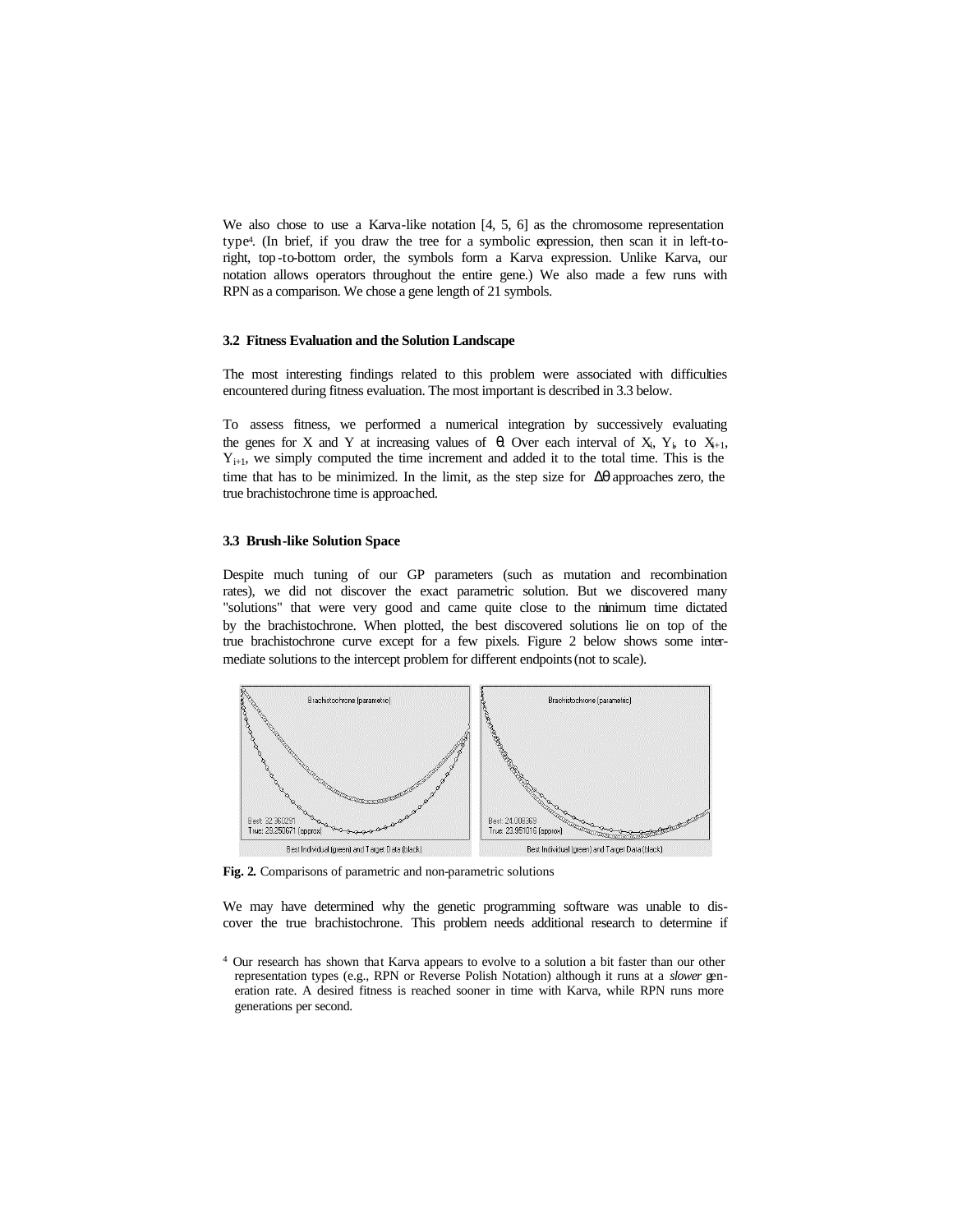the reason we give below is the one causing the GP system to fail in its attempt to reach the true brachistochrone.

Consider that irrespective of any monotonic expression the GP discovers for X, it can usually find a corresponding Y expression to approach the desired curve very closely. Likewise, for any monotonic Y expression, it can also find an expression for X. This leads us to the conclusion that the resulting fitness landscape is very much like an inverted scrub brush where each bristle is a local minimum peak. There are many bristles, just as there are many monotonic expressions for X. As figure 3 illustrates, only one of the bristles is in the form of the exact best solution and it is almost indistinguishable from the other bristles in terms of its peak value<sup>5</sup> .



**Fig. 3.** Brush-like structure of fitness landscape.

Thus, it would have been quite fortuitous to discover the exact parametric brachistochrone by accident. Nevertheless, we discovered several near misses, one of which included the exact solution embedded in a larger solution with other symbols.

This led us to study whether it was possible that some of the other solutions found by the GP system may have been exact as well. It is very difficult, however, to recognize such solutions if they do appear. For example, since  $\theta$  is an arbitrary parameter, any substitutions, such as  $t = \tan(\theta)$  are perfectly legitimate. Such substitutions change the visual appearance of the equation greatly so that it might not be recognized as Newton's result. We considered, but have not yet implemented, the idea of *pseudoequivalence testing* by supplying a small number of random values to the discovered expressions of X and Y and likewise to the true brachistochrone. If the results are identical, then the expressions are probably identical, with higher and higher probability depending on the number of tests applied. It should be noted that one must take into account that the intrinsic system runtime libraries are typically not maximally accurate to the last decimal place when making the comparisons.

Nevertheless, given our scrub brush analogy, we believe that our GP *never found the true parametric solution*, even after many hours of running.

Just as the scrub brush has many very good bristles, a formulation of a GP problem in terms of parametric equations should be able to do symbolic regressions *much* faster. This result also deserves investigation since it may apply more generally to other

l

<sup>&</sup>lt;sup>5</sup> Not to be misleading, there are also many inferior individuals (shorter bristles) in the full fitness landscape. The point is that there are a great many exceptionally good individuals, and it is these that form the scrub brush analogy.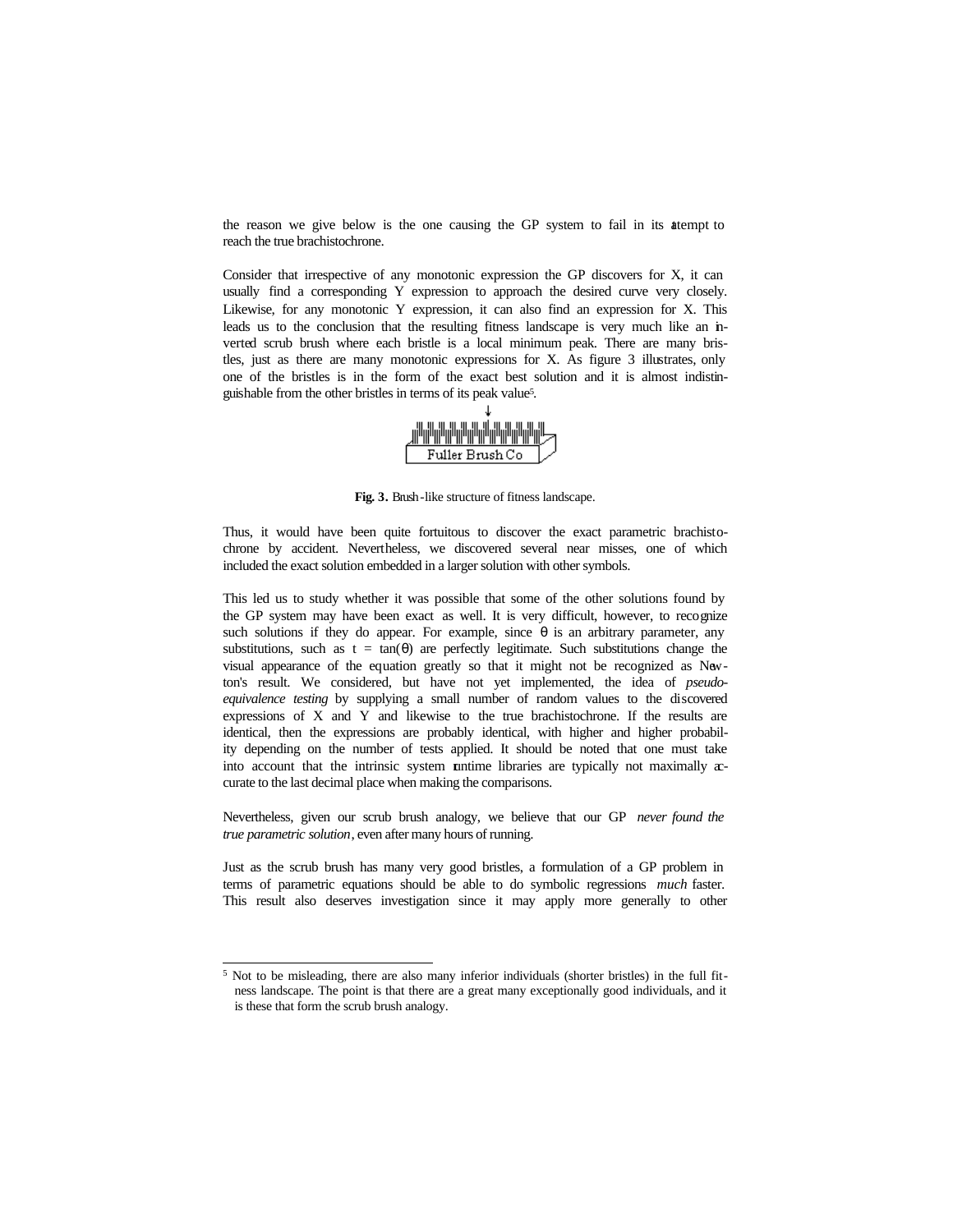types of GP problems<sup>6</sup> . The parameter (θ) is somewhat like a *slack* variable that gives GP more search freedom, adding many good peaks to the fitness landscape.

On the other hand, the brachistochrone has a peculiarity in that the initial slope, dy/dx, is infinite and thus any non-parametric solution is constrained by this fact. Since the total time is heavily biased toward the initial part while the bead on the wire is picking up speed, it may simply be that our choice of problem area is the full explanation for our favorable parametric results. If so, the applicability of this technique will be narrower.

#### **4 An Additional Formulation of the Brachistochrone Problem**

Thus far we have attempted to solve for the expression with minimum time to the target  $X_{\text{target}}$ ,  $Y_{\text{target}}$  for various, but fixed values of  $X_{\text{target}}$ ,  $Y_{\text{target}}$ . It is also possible with our GP system to evolve a more general solution of all brachistochrones in terms of multiple independent variables. This means we wish to evolve expressions for X and Y in terms of  $X_{\text{target}}$ ,  $Y_{\text{target}}$  and θ. Thus, in equations (1) and (2) above, "a" becomes a function of  $X_{\text{target}}$ ,  $Y_{\text{target}}$ . To explore these solutions we created a training data set of 50 known brachistochrone times as a function of  $X_{\text{target}}$   $Y_{\text{target}}$  choosing the target values randomly<sup>7</sup>. Then, adding two variables, x, and y, to our chromosome terminal set, evolved generic solutions. This was done both parametrically and non-parametrically. The results (below) were not nearly as fit as evolving a particular brachistochrone to a particular  $X_{target}$ ,  $Y_{target}$ . Nevertheless, the parametric formulation remained superior.

#### **5 Comparison of Parametric and Non-Parametric Solutions**

l

We performed many comparisons of the parametric and non-parametric GP solutions. Without exception, the parametric version was superior, despite a variety of values for the GP parameters (recombination rates, population sizes, two types of mutation rate, and about a dozen other controllable parameters). Within groups of 10 runs, each typically for a half-hour or longer, some particular non-parametric runs were better than some parametric runs, but the best-of-run was always superior for the parametric

<sup>6</sup> Just before submission of this paper we constructed and ran an additional problem, namely a classical symbolic regression in an attempt to find the non-parametric expression  $Y(x)$  and the parametric expressions  $X(\theta)$ ,  $Y(\theta)$  that best matched a table of 16 numbers. Two sets of 10 runs were made for each formulation, *and in this case we did not find the parametric solution to be superior*. However the particular formulation may not have been favorable and we will continue to investigate further. It may be that the decision to use parametric or nonparametric formulation is strongly dependent upon the problem. Nevertheless, the parametric approach presented herein should be considered for your problem. We believe the parametric formulation will continue to be the favorable formulation for more complex minimum-timeto-target problems. Additional results will be presented at the GECCO conference.

<sup>7</sup> We also included 2 additional known solutions not chosen randomly for 52 total test cases.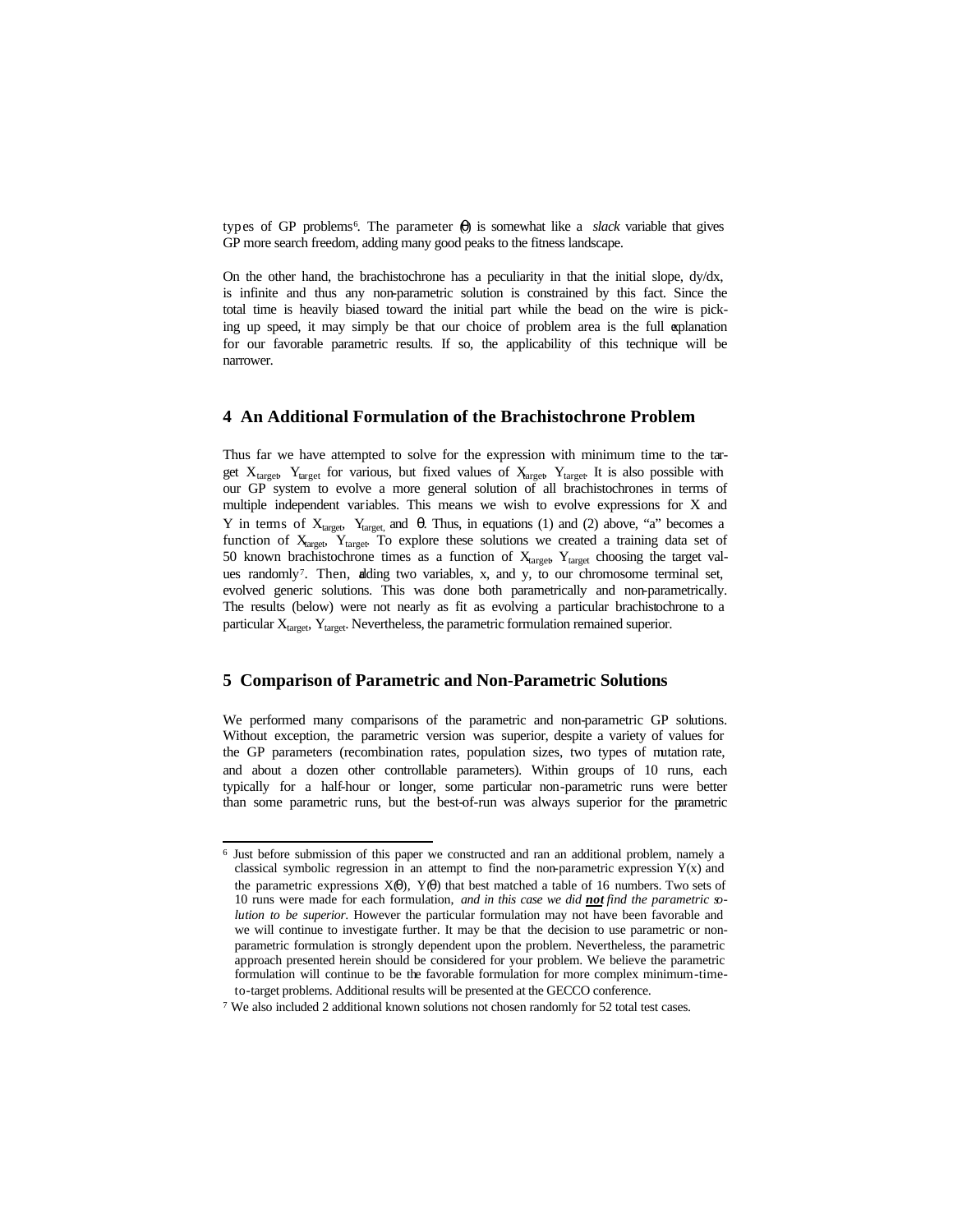runs and the best results were often near-perfect. The parametric formulation was clearly superior in all cases as shown in the Table 1 below.

Values in the result table below are the percent error in time as compared to the true minimum time. The true minimum was computed two different ways that differed very slightly (e.g., 23.951 and 23.971) and the average was used as the reference value for comparison. The downward force of gravity was assumed to have the value 0.5. Run results are averaged over 10 or more smaller sub-runs (footnoted if less than 30 minutes). The best-of-run and average-of-run times are shown. Run #7 was the best run, each sub-run being 4 hours in length. Run #14 was the best run for which we had a comparison to the non-parametric formulation. Some runs were deliberately crippled, providing fewer operators to work with or varying GP parameters such as population size, etc.

Note that there are *no exceptions* to the superiority of the parametric formulation in terms of the best-of-run times, and only 1 exception (run #12) where the average-ofrun was very slightly better for the non-parametric formulation. This exception was probably not statistically valid because it was among the shortest of the runs, with only 10 minutes for each sub-run.

|                | Best / Average % error          |                        |                  |
|----------------|---------------------------------|------------------------|------------------|
| Run#           | <b>Parametric</b><br>Y(t), X(t) | Non-parametric<br>Y(x) | <b>Footnotes</b> |
| 1              | $0.35$ avg                      | $0.66$ avg             | 1, 4             |
| $\overline{2}$ | $0.16$ avg                      | $0.52$ avg             | 1, 4             |
| 3              | 0.159/0.674                     | 1.087 / 1.978          | 1, 4, 7, 8       |
| $\overline{4}$ | 0.070 / 0.364                   | 0.941 / 1.301          | 1, 4, 7          |
| 5              | 0.067/0.163                     | 0.104 / 0.522          | 1, 4             |
| 6              | 0.381/0.722                     | 0.620 / 1.03           | 2, 5             |
| 7              | 0.056 / 0.092                   | N.A.                   | 1, 4, 11         |
| 8              | 0.135/0.441                     | 0.543 / 1.166          | 1, 4             |
| 9              | 0.187 / 0.679                   | 0.823 / 1.108          | 1, 4             |
| 10             | 0.717 / 1.810                   | 1.470 / 2.055          | 1, 4             |
| 11             | 0.124 / 0.503                   | N.A.                   | 1, 4, 11         |
| 12             | 0.534 / 1.570                   | 0.927 / 1.51           | 1, 4, 9          |
| 13             | 0.067 / 0.164                   | 0.106 / 0.522          | 1, 4             |
| 14             | 0.0565/0.151                    | 0.0760 / 0.232         | 3, 6             |
| 15             | 34.47 / 36.08                   | 35.64 / 37.18          | 10               |
| 16             | 34.57/36.26                     | 36.30 / 38.27          | 10               |

**Table 1.** Comparison of parametric and non-parametric runs

Table Footnotes:

1. End-point (target X, Y) is 86.26193, 31.61920.

2. End-point is 100, 10.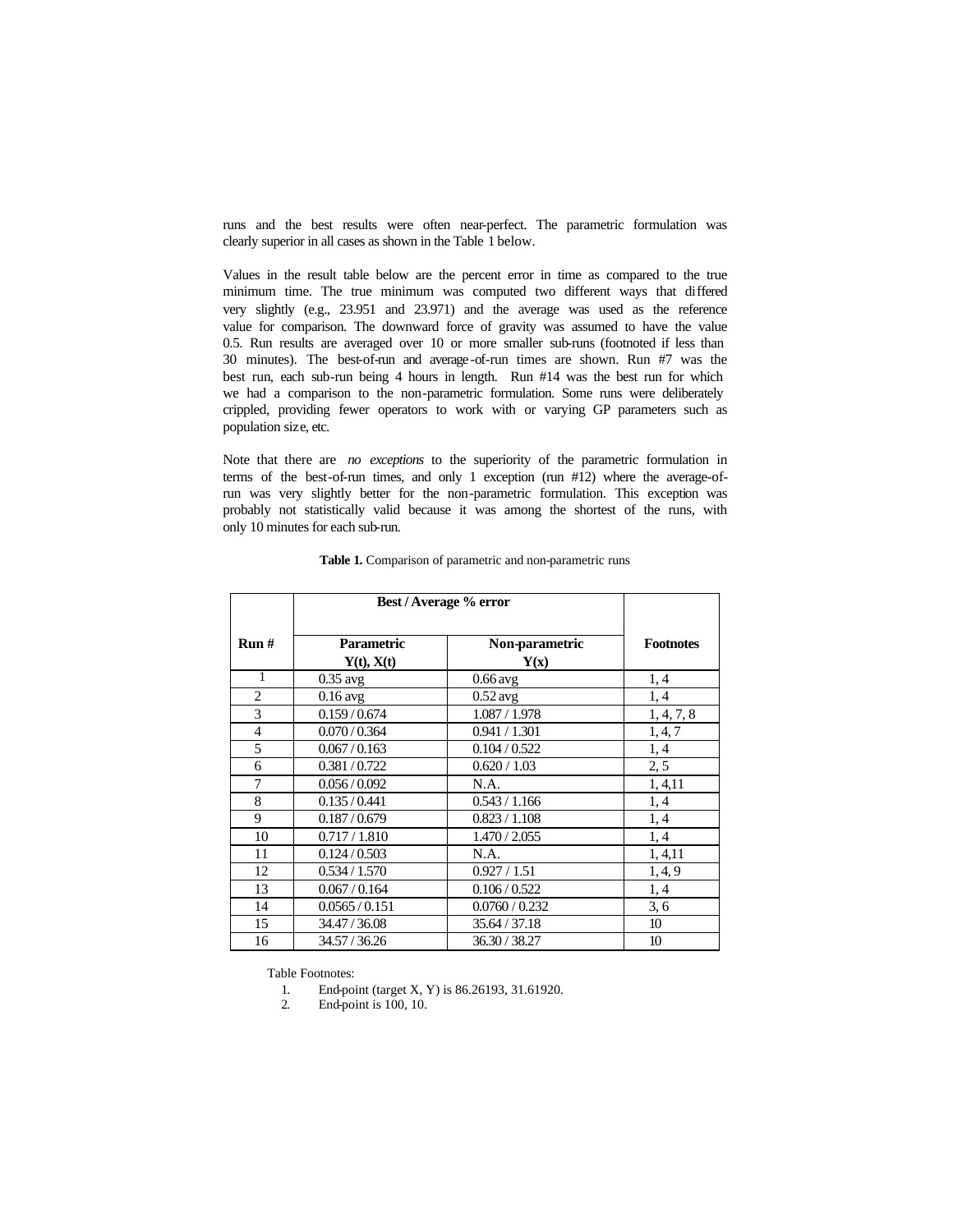- 3. End-point is 52.48684, 30.68447.
- 4. Reference time (true brachistochrone time) is 23.961.
- 5. Reference time is 29.358,
- 6. Reference time is 18.175.
- 7. Sub-runs were only 5 minutes each for runs 3 and 4.
- 8. Reverse Polish Notation used for representation time.<br>9. Sub-runs were only 10 minutes each for run 12.
- Sub-runs were only 10 minutes each for run 12.
- 10. Generic brachistochrone runs (see "Additional Formulation…" above). Fitness values for generic runs are in percent over the total of true times for 52 mostly randomly selected end-points. Best-of-run and average-of-run are reported.
- 11. Non-parametric runs were not made.

One of the better solutions found was:

l

$$
X: \qquad ((\theta + \sin(26.0075373) + \theta) * \theta) + \theta \qquad (3)
$$

Y: 
$$
\theta * (11.2222191 - (((\cos(\theta) * 0.333373901) * \ln(\theta)) + \theta))
$$
. (4)

where the trigonometric functions expect arguments in radians.

Varying parameters such as recombination rates, representation type, population size, operator choice, etc., within reason all had a smaller effect on fitness than did choice to use the parametric representation.

To summarize, it appears that if you seek to discover an exact solution, then you might avoid a parametric formulation of the problem<sup>8</sup> . However if you merely seek an outstanding solution that is likely to be very close but not exact, then embrace parametric formulation. We intend to conduct more research on GP and parametric regression to establish its capabilities.

### **6 More Complex Minimum-Time -To-Intercept Problems**

As indicated earlier, we are planning to add thrust, drag, crosswind, target movement and other complications to the model. The result should be available during the GECCO conference.

<sup>8</sup> Of course, for the brachistochrone, one is forced to seek a parametric solution since no closedform solution exists.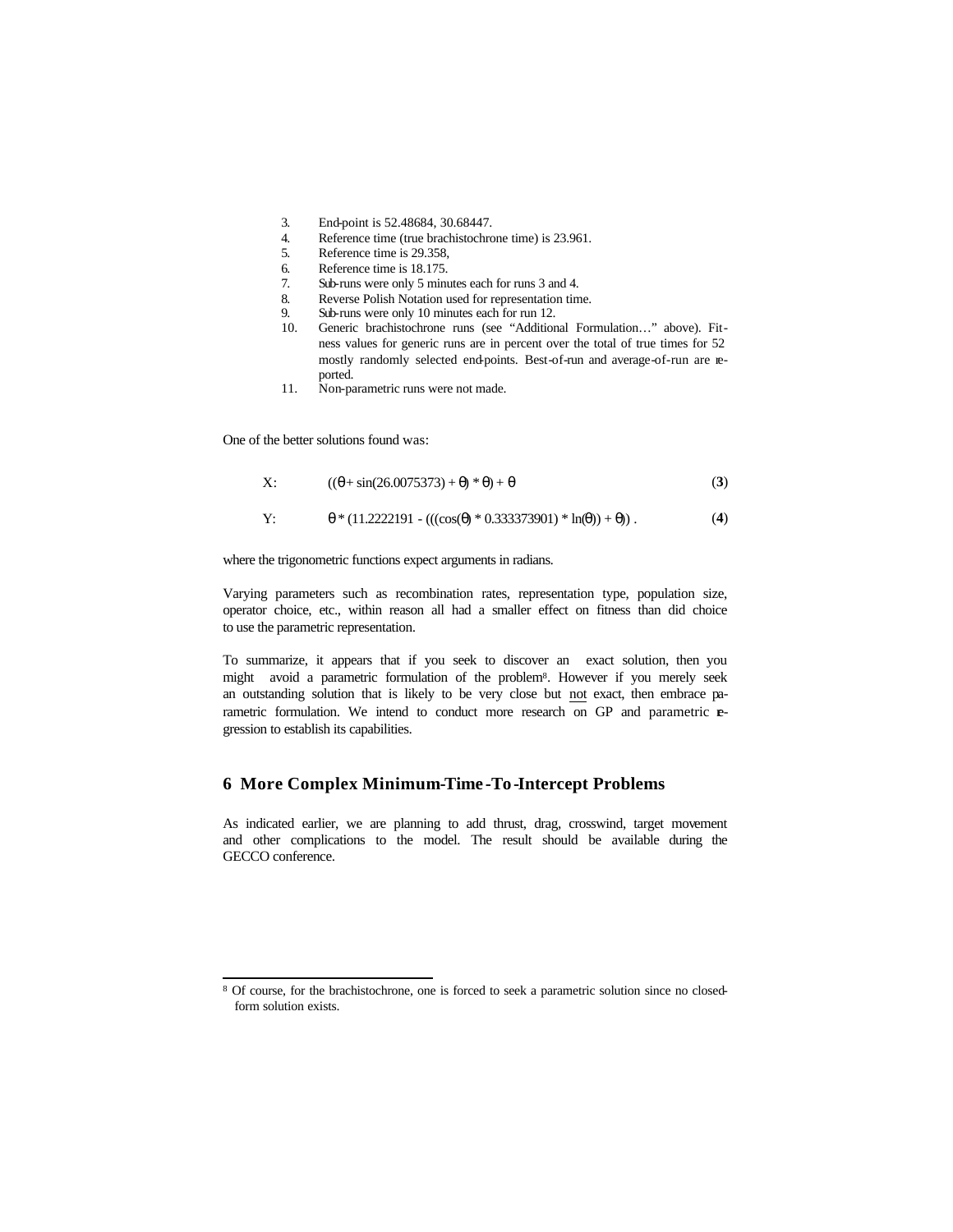## **7 Comparison to Prior Work**

Reference [7] describes a piece-wise linear approximation to the brachistochrone discovered by a genetic algorithm.

Reference [8] is an example of using GP to intercept a moving target with evasive maneuvers, and attempts to be a high -fidelity model, using simulation code based on actual missile parameters. The cost of this fidelity was that very few generations could be run. Nevertheless GP found improved solutions.

## **8 Final Remarks on GP and Parametric Solutions**

Anybody considering the use of GP for the search of parametric solutions should consider our experience, as indicated below. It may help them avoid some pitfalls and guide their research by what we found.

**Pitfall**. Whatever Δθ step we used for the numerical integration, the GP system would sometimes evolve a solution that multiplied Δθ by a large constant to make it no longer small. We had assumed that we could ignore the last interval near the target since the integration step was *small*. Wrong!

**Rule #1**: GP will evolve to take advantage of any assumptions you make in formulating the problem. It can (and did) discover better-than-physically possible "solutions" until we corrected our formulation. If your run-time library makes assumptions or is inaccurate, it will also attempt to take advantage of it, too.

**Rule #2**: GP will evolve a solution that makes you satisfied with the result, whether or not it is a good solution or has any relationship to theory or practice. **The evolution environment for fitness evaluation always includes the researcher!**

## **References**

- 1. Koza, John R., Introduction to Genetic Programming, Tutorial, GECCO-2003, Chicago (2003)
- 2. Hiebert, K.L.: ACM Trans. Math. Software **8 (**1982) 5-20
- 3. Hildebrand, Francis B.: Methods of Applied Mathematics. 2<sup>nd</sup> edn. Prentice-Hall (1965)